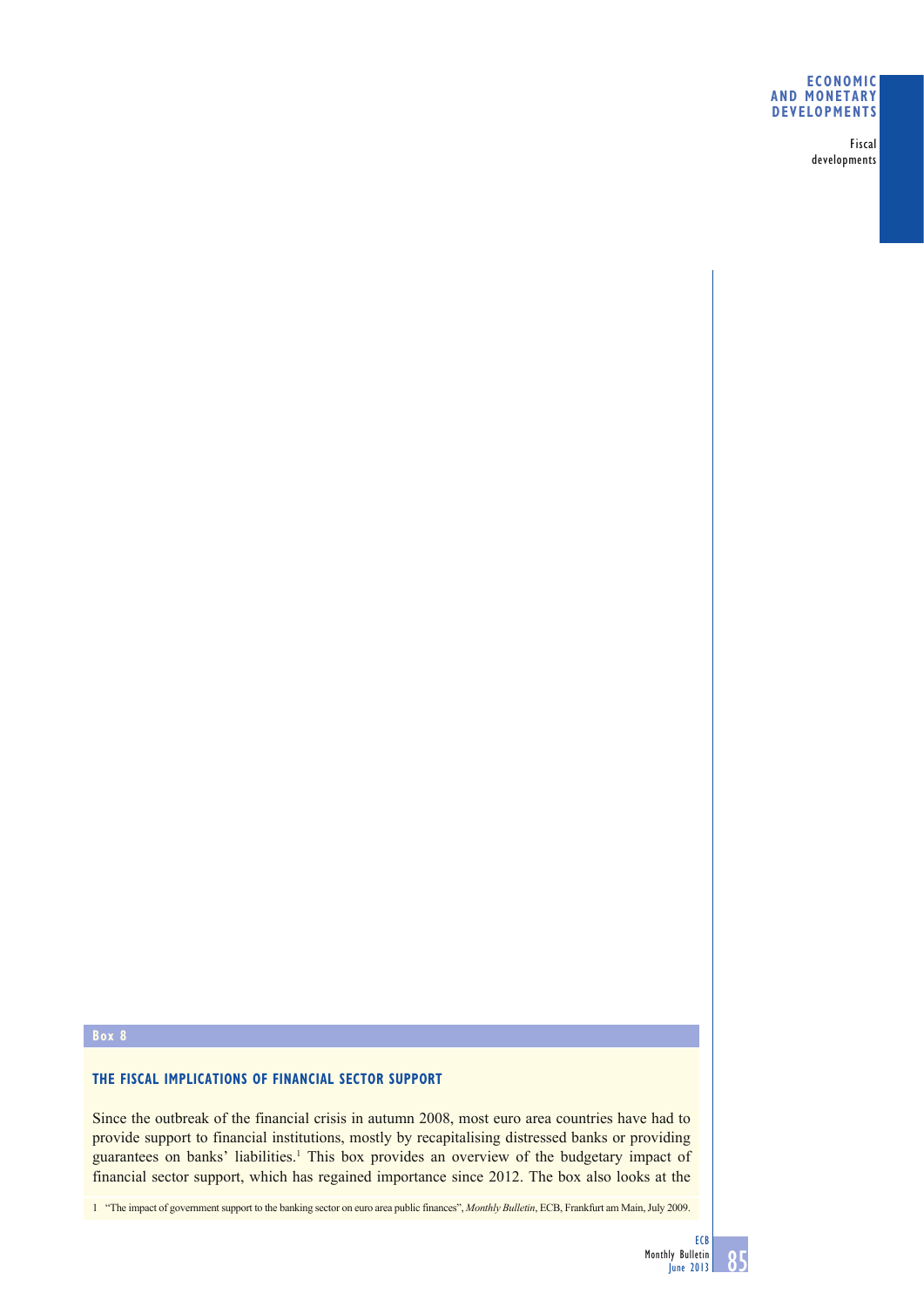#### **Net impact of financial sector support on government deficit, debt and contingent liabilities in euro area countries (2008-12)**

| (as a percentage of GDP) |                                   |        |         |        |        |                                         |                                         |
|--------------------------|-----------------------------------|--------|---------|--------|--------|-----------------------------------------|-----------------------------------------|
|                          | <b>General government balance</b> |        |         |        |        | <b>General government</b><br>gross debt | <b>Contingent</b><br><b>liabilities</b> |
|                          | 2008                              | 2009   | 2010    | 2011   | 2012   | 2008-12                                 | 2008-12                                 |
| Belgium                  | 0.0                               | 0.0    | 0.1     | 0.1    | $-0.6$ | 6.7                                     | 15.7                                    |
| Germany                  | $-0.1$                            | $-0.1$ | $-1.3$  | 0.0    | $-0.1$ | 11.6                                    | 2.2                                     |
| Ireland                  | .                                 | $-2.3$ | $-20.2$ | $-3.6$ | 1.0    | 31.4                                    | 69.8                                    |
| Greece                   | .                                 | 0.2    | 0.4     | 0.3    | $-4.0$ | 14.5                                    | 27.9                                    |
| Spain                    | 0.0                               | 0.1    | 0.1     | $-0.3$ | $-3.6$ | 5.1                                     | 6.5                                     |
| France                   | 0.0                               | 0.1    | 0.1     | 0.0    | $-0.1$ | 0.2                                     | 2.5                                     |
| Italy                    | .                                 | 0.0    | 0.0     | 0.0    | 0.0    | 0.2                                     | 5.5                                     |
| Cyprus                   | .                                 | 0.1    | 0.2     | 0.1    | $-0.2$ | 10.0                                    | 5.6                                     |
| Luxembourg               | $-0.1$                            | $-0.2$ | 0.1     | 0.1    | 0.1    | 6.7                                     | 5.0                                     |
| Netherlands              | 0.0                               | $-0.4$ | $-0.2$  | 0.0    | $-0.1$ | 6.9                                     | 3.2                                     |
| Austria                  | 0.0                               | 0.0    | $-0.5$  | $-0.1$ | $-0.8$ | 3.4                                     | 3.8                                     |
| Portugal                 | 0.0                               | 0.0    | $-1.3$  | $-0.5$ | $-0.6$ | 10.6                                    | 10.0                                    |
| Slovenia                 | .                                 | 0.0    | 0.1     | $-0.6$ | $-0.1$ | 4.1                                     | 0.6                                     |
| Euro area                | 0.0                               | $-0.1$ | $-0.7$  | $-0.1$ | $-0.6$ | 5.7                                     | 5.7                                     |

Source: Eurostat.

Notes: Between 2008 and 2012 no financial sector support was provided in Estonia, Malta, Slovakia or Finland. Empty cells indicate that no financial sector support was provided. Contingent liabilities reported only refer t

treatment of financial sector support in the context of the reinforced Stability and Growth Pact (SGP), with a focus on the excessive deficit procedure (EDP).

From a statistical point of view, financial sector support (in the form of acquisition of shares in banks or loans, for example) has a direct impact on government gross debt. Likewise, redemption payments by the financial sector to the government lower the debt burden. State guarantees on banks'

liabilities, however, affect neither government gross debt nor the fiscal deficit, but are recorded as contingent liabilities. Nevertheless, they pose a (in some countries considerable) risk to public finances if the guarantees need to be honoured, in which case they adversely affect both government debt and deficit levels. Financial sector support can also directly increase the fiscal deficit in the case of a capital transfer, i.e. a capital injection by the government that is not expected to yield a sufficient rate of return. The impact is considered temporary, as it only affects the deficit in the year of the transaction. In addition, public finances are affected indirectly by financial sector support, for example through interest payable on debt instruments issued by the government to finance its banking support. To derive the net impact of financial sector support on the government deficit, these expenditure items have to be offset against corresponding government revenue (mainly interest receivable on loans granted to financial institutions, dividends and fees receivable for guarantees).

# **General government balance in the respective EDP deadline year (2012-13)**

(as a percentage of GDP)





Sources: European Commission's spring 2013 economic forecast and national sources.<br>Note: The chart only refers to the deficit-increasing financial

sector support measures and their direct impact on the corresponding fiscal deficit in the year of the EDP deadline, thus either 2012 or 2013.